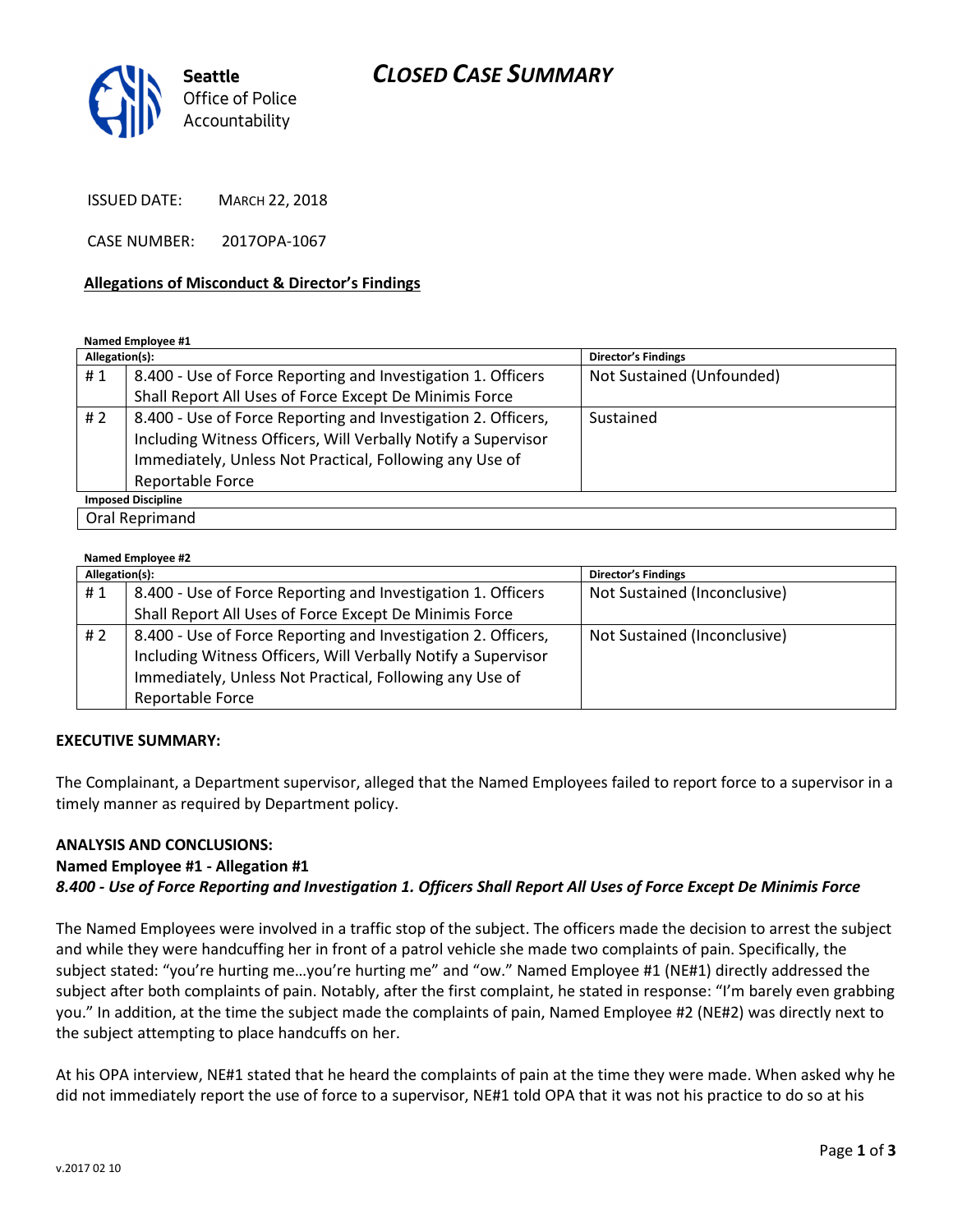

Seattle Office of Police Accountability

# CLOSE CASE SUMMARY

OPA CASE NUMBER: 2017OPA-1067

previous precinct (North) and that he was accustomed to screening the incident with a supervisor when he arrived at the precinct.

SPD Policy 8.400-POL-1 requires that officers report all uses of force except for de minimis force. The policy further requires that: "Officers shall further document all reportable uses of force to the best of their ability, including a description of each force application." (SPD Policy 8.400-POL-1.) I read this policy to govern the requirement that documentation be completed for any reportable use of force, while I read SPD Policy 8.400-POL-2 to require the immediate notification to a supervisor of the force or complaint of pain.

Here, NE#1 did not document any use of force or the subject's complaints of pain. However, given that this was a Type I use of force and given that he was a witness officer in this instance, he was not required by policy to do so. (See, e.g., SPD Policy 8.400-TSK-1; SPD Policy 8.400-TSK-2.) Regardless, I note that NE#1 did later complete a use of force report when instructed to do so by a supervisor. As such, I recommend that this allegation be Not Sustained – Unfounded as against him.

Recommended Finding: Not Sustained (Unfounded)

### Named Employee #1 - Allegation #2

## 8.400 - Use of Force Reporting and Investigation 2. Officers, Including Witness Officers, Will Verbally Notify a Supervisor Immediately, Unless Not Practical, Following any Use of Reportable Force

SPD Policy 8.400-POL-2 requires that an officer who uses reportable force or hears a complaint of pain while on duty is required to immediately notify a supervisor of this matter unless it would be impractical to do so. The policy further instructs the officer to make this notification by calling the supervisor via radio. (SPD Policy 8.400-POL-2.)

As discussed above, NE#1 heard the subject's complaints of pain. However, he never notified a supervisor. NE#1 stated that NE#2 was the primary officer and he was the backing officer. Accordingly, NE#1 asserted that his expectation was that NE#2 would notify a supervisor of the complaint of pain. However, the fact that he was a backing officer did not relieve NE#1 of the independent obligation to report the complaints of pain. Moreover, as he was standing right next to NE#1 at the time the complaints were made and, for a period of time thereafter, he was aware that NE#2 did not immediately notify a supervisor. However, NE#1 still did not do so. Lastly, NE#1 asserted that it was his prior practice to screen uses of force with a supervisor when he returned to the precinct. However, that prior practice was directly contrary to SPD policy, which requires an immediate notification to a supervisor via radio unless impractical. There is no evidence and NE#1 does not assert than an immediate notification via radio would have been impractical in this case. In addition, even if NE#1's prior practice was acceptable, here, NE#1 did not notify a supervisor while at the precinct and failed to verify with NE#2 that NE#2 did so.

For these reasons, NE#1's failure to immediately notify a supervisor of the subject's complaints of pain violated policy. As such, I recommend that this allegation be Sustained.

Recommended Finding: Sustained

### Named Employee #2 - Allegation #1

8.400 - Use of Force Reporting and Investigation 1. Officers Shall Report All Uses of Force Except De Minimis Force